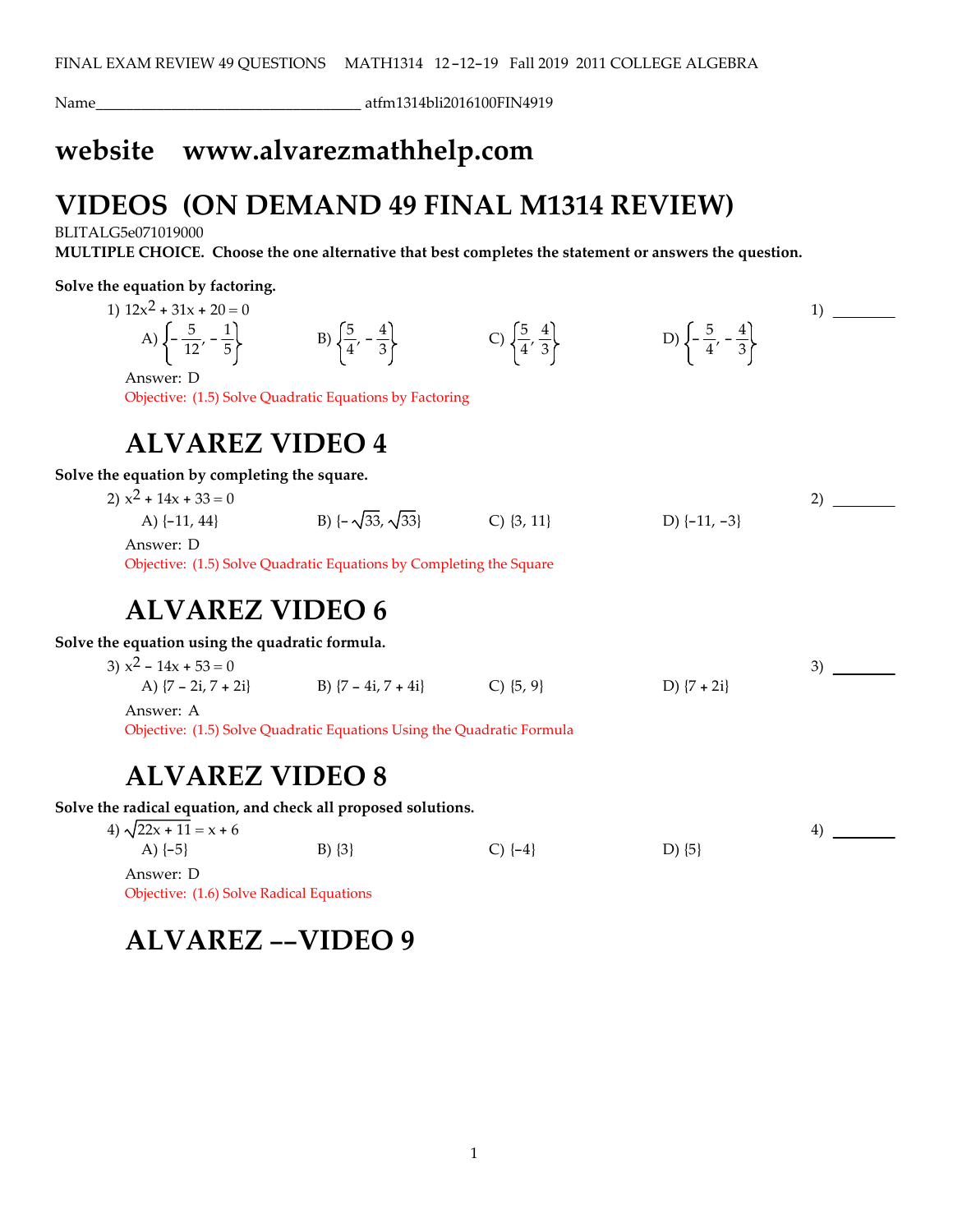**Use the graph of the given function to find any relative maxima and relative minima.**



A) maximum:  $(0, 1)$ ; minimum:  $(2, -3)$  B) no maximum or minimum

C) maximum: none; minimum:  $(2, -3)$  D) maximum:  $(0, 1)$ ; minimum: none

Answer: A

Objective: (2.2) Use Graphs to Locate Relative Maxima or Minima

# **ALVAREZ--VIDEO 15**

#### **Graph the function.**





 $5)$   $\qquad$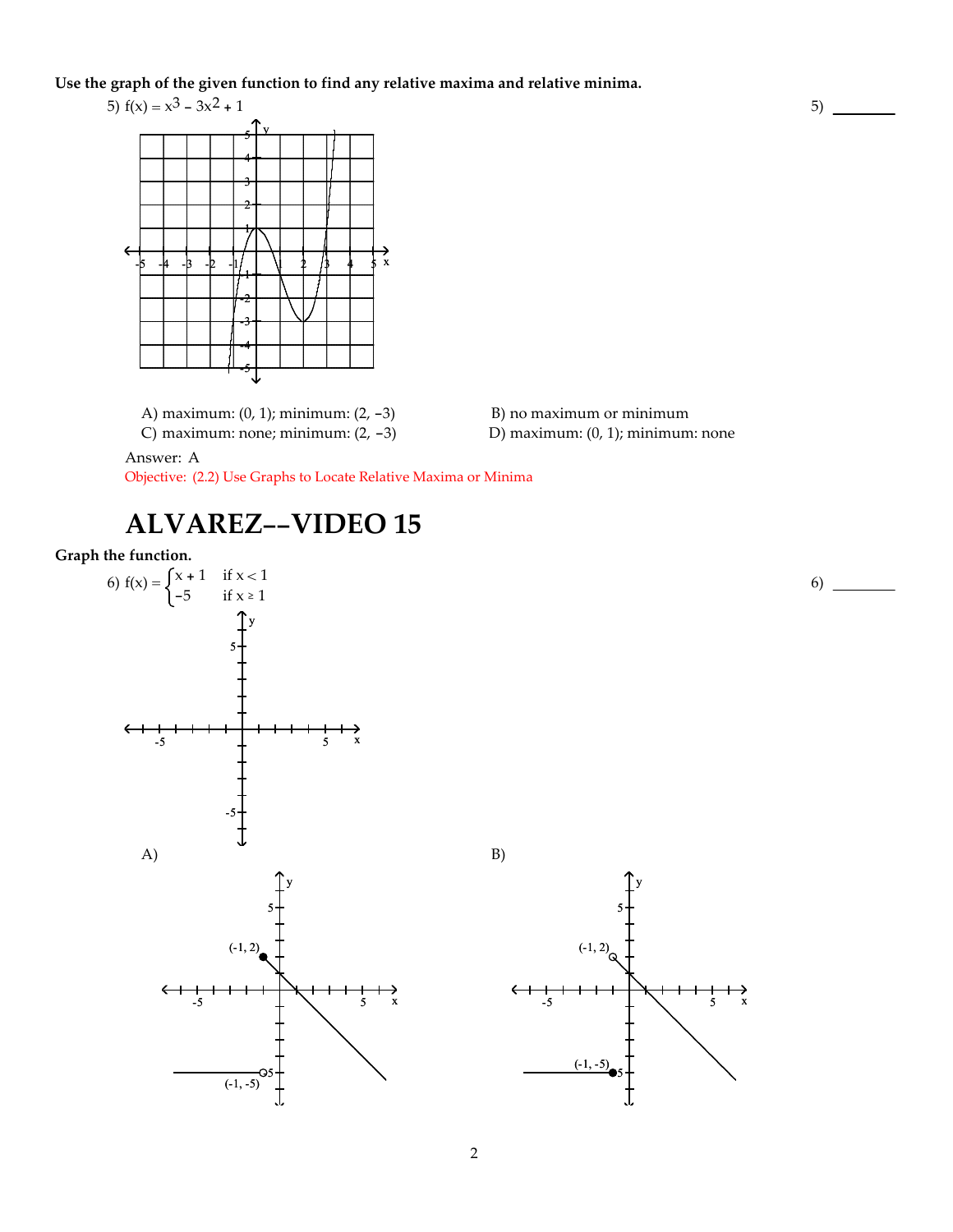

Answer: D Objective: (2.2) Understand and Use Piecewise Functions

#### **ALVAREZ--VIDEO 17**

**Find** and simplify the difference quotient  $\frac{f(x+h) - f(x)}{h}$ ,  $h \neq 0$  for the given function.

7) 
$$
f(x) = x^2 + 9x - 2
$$
  
\nA)  $2x + h - 2$   
\nB)  $\frac{2x^2 + 2x + 2xh + h^2 + h - 4}{h}$   
\nC)  $2x + h + 9$   
\nD) 1

Answer: C Objective: (2.2) Find and Simplify a Functionʹs Difference Quotient

# **ALVAREZ-- VIDEO 18**

Begin by graphing the standard absolute value function  $f(x) = |x|$ . Then use transformations of this graph to graph the **given function.**

8) 
$$
h(x) = |x - 5| - 5
$$

-10 -8 -6 -4 -2 2 4 6 8 10 x  $10 + Y$ 8 6 4 2 -2 -4 -6 -8 -10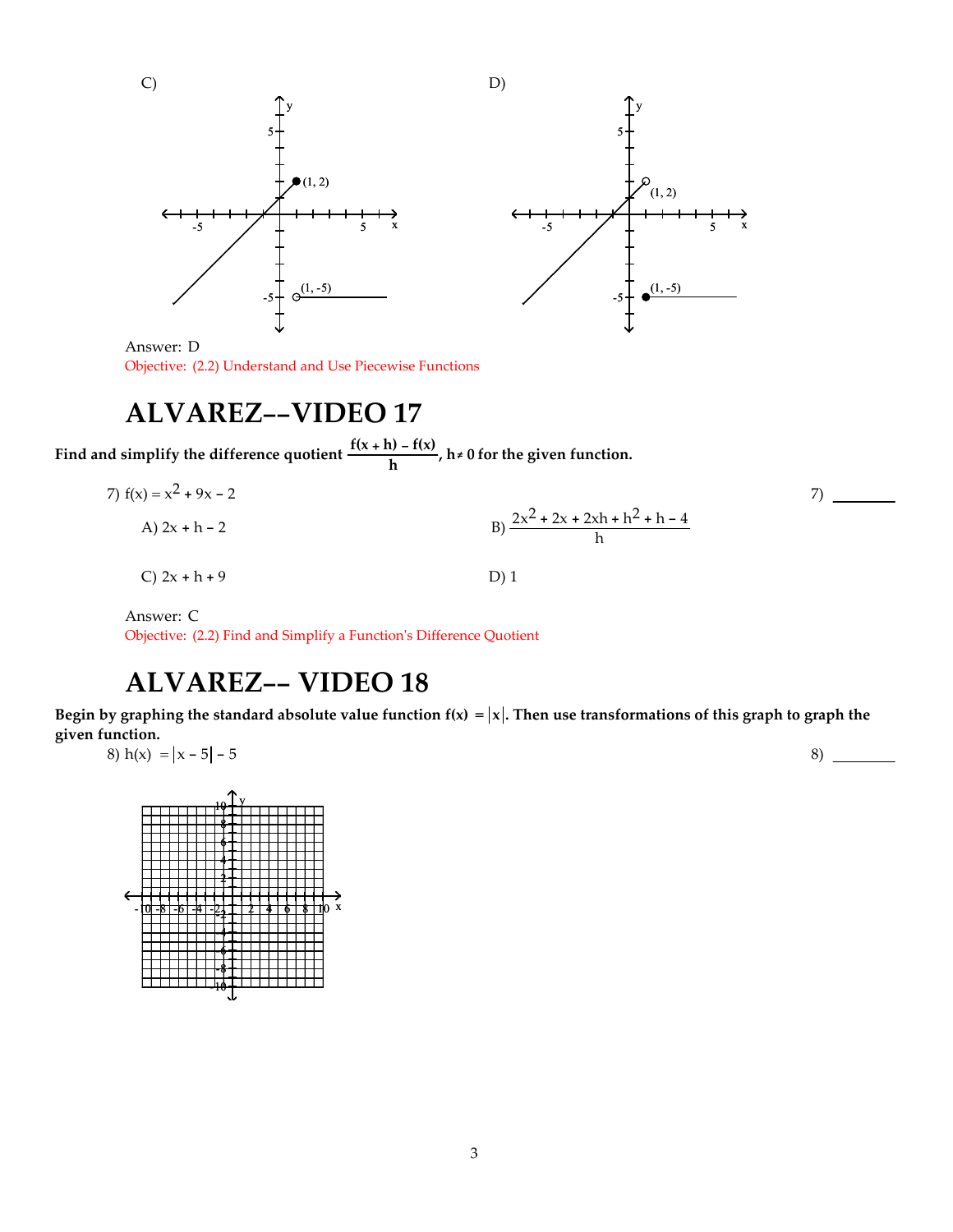

Answer: A Objective: (2.5) Use Horizontal Shifts to Graph Functions

## **ALVAREZ--VIDEO 21**

#### Use the graph of the function f, plotted with a solid line, to sketch the graph of the given function g.



-2 -3 -4 -5 -6



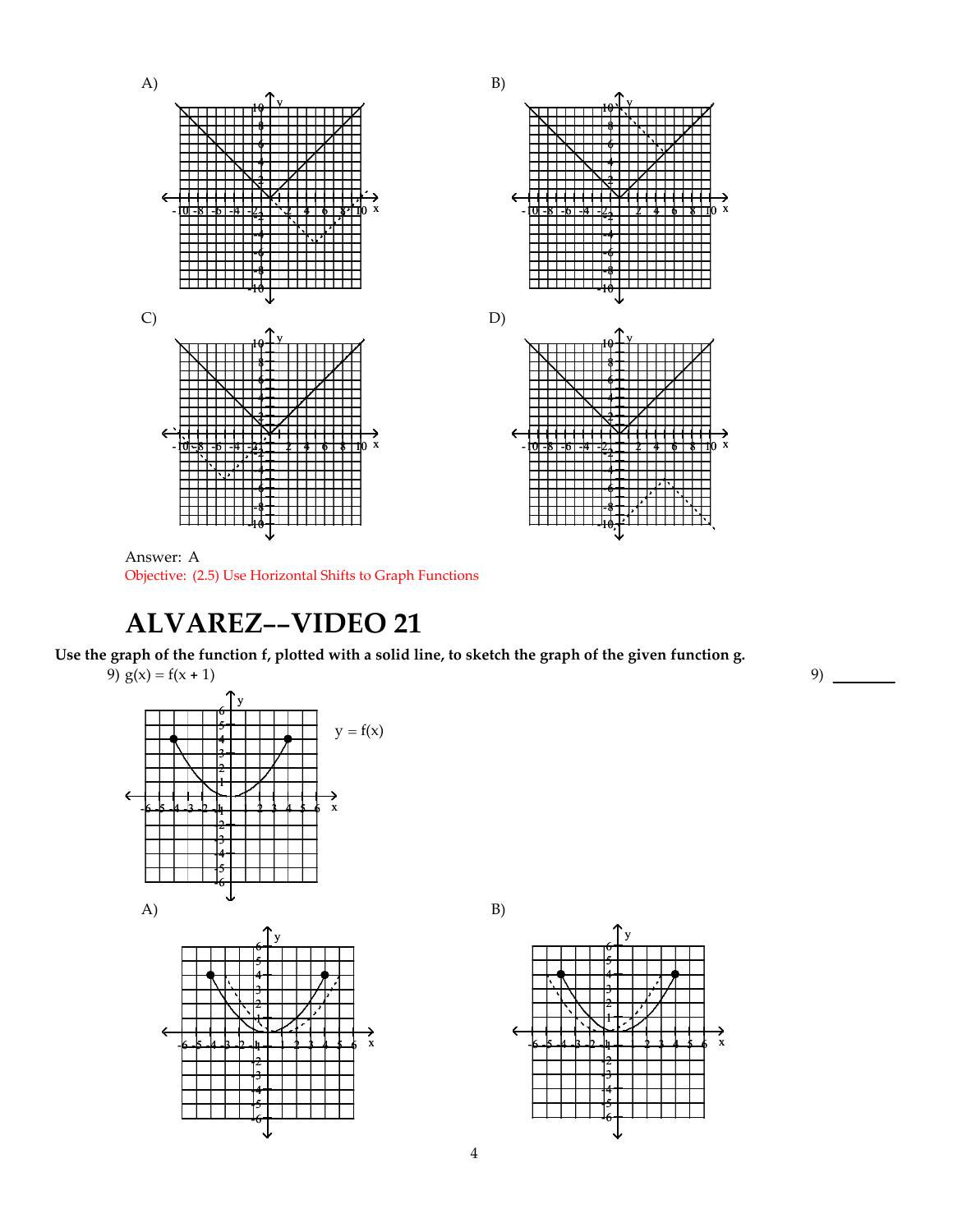C)





10)

11)

12)

Answer: B Objective: (2.5) Use Horizontal Shifts to Graph Functions

# **ALVAREZ --VIDEO 22**

#### **Find the domain of the function.**

10)  $f(x) = \sqrt{24 - x}$ A)  $(-\infty, 24) \cup (24, \infty)$ A)  $(-\infty, 24) \cup (24, \infty)$ <br>C)  $(-\infty, 24]$ <br>C)  $(-\infty, 24)$ <br>D)  $(-\infty, 2\sqrt{6}) \cup (2\sqrt{6}, \infty)$ 

Answer: C Objective: (2.6) Find the Domain of a Function

#### **ALVAREZ--VIDEO 23**

**Given functions f and g, perform the indicated operations.**

| 11) $f(x) = 9x - 2$ , $g(x) = 4x - 7$ |              |             |              |
|---------------------------------------|--------------|-------------|--------------|
| Find $f - g$ .                        |              |             |              |
| A) $5x - 9$                           | B) $-5x - 5$ | C) $5x + 5$ | D) $13x - 9$ |
|                                       |              |             |              |

Answer: C

Objective: (2.6) Combine Functions Using the Algebra of Functions, Specifying Domains

## **ALVAREZ--VIDEO 25**

12)  $f(x) = 3x^2 - 8x$ ,  $g(x) = x^2 - 5x - 24$ 

Find  $\frac{f}{g}$ .

A) 
$$
\frac{3x}{x+1}
$$
 \t\t B)  $\frac{3x^2 - 8x}{x^2 - 5x - 24}$  \t\t C)  $\frac{3 - x}{24}$  \t\t D)  $\frac{3x - 8}{-5}$ 

Answer: B

Objective: (2.6) Combine Functions Using the Algebra of Functions, Specifying Domains

# **ALVAREZ VIDEO 26**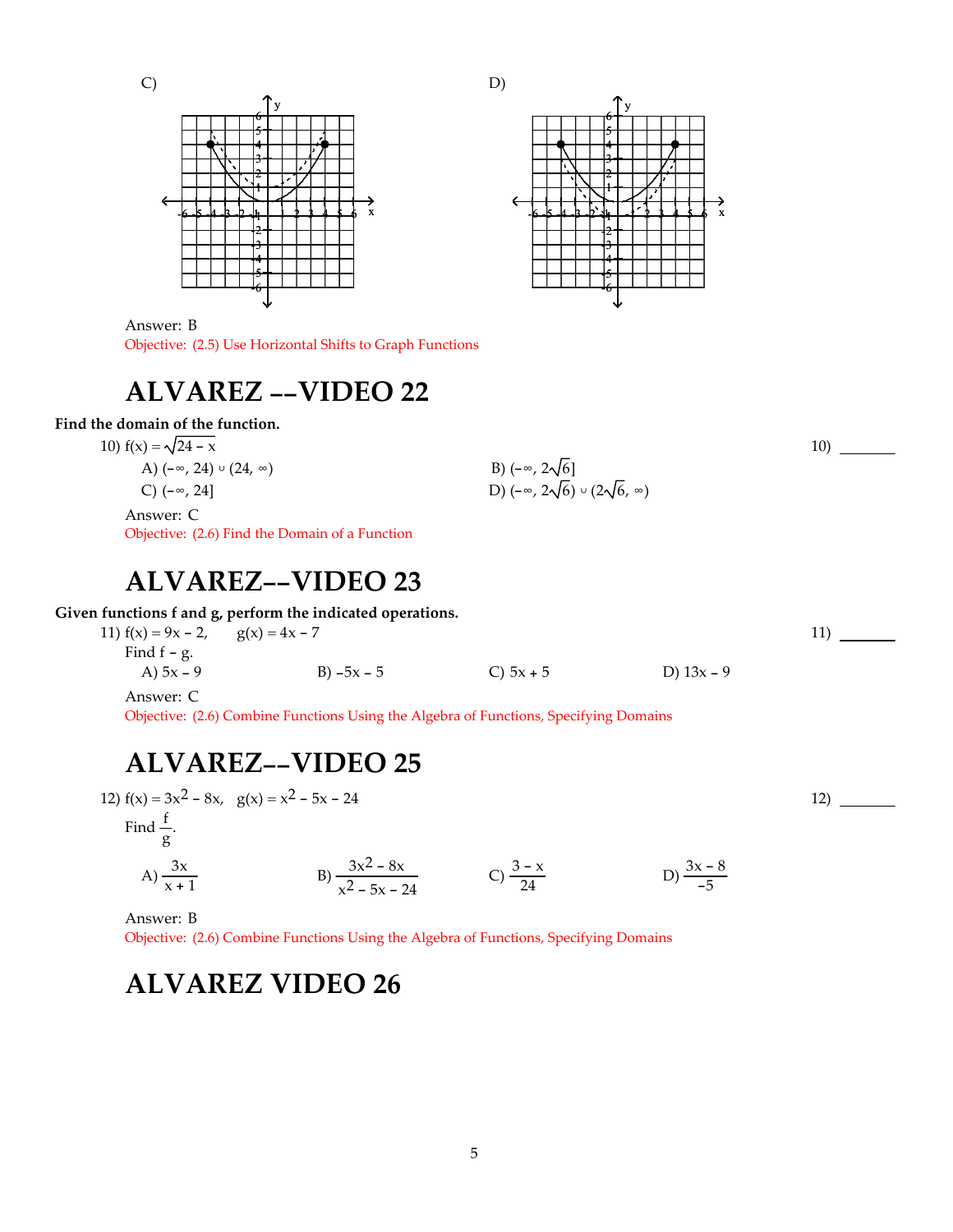| 13) $f(x) = 9 - 2x$ , | $g(x) = -4x + 2$ |              |               |
|-----------------------|------------------|--------------|---------------|
| Find $f + g$ .        |                  |              |               |
| A) $5x$               | B) $-4x + 9$     | C) $2x + 11$ | D) $-6x + 11$ |
|                       |                  |              |               |

13)

14)

15)

17)

Answer: D

Objective: (2.6) Combine Functions Using the Algebra of Functions, Specifying Domains

## **ALVAREZ--VIDEO 27**

14)  $f(x) = 3x - 6$ ,  $g(x) = 5x - 7$ Find fg. A)  $8x^2 - 51x - 13$  B)  $15x^2 - 37x + 42$  C)  $15x^2 - 51x + 42$  D)  $15x^2 + 42$ Answer: C Objective: (2.6) Combine Functions Using the Algebra of Functions, Specifying Domains

#### **ALVAREZ VIDEO 28**

**For the given functions f and g , find the indicated composition.**

| 15) $f(x) = 3x + 14$ , $g(x) = 2x - 1$ |              |              |              |
|----------------------------------------|--------------|--------------|--------------|
| $(f \circ g)(x)$                       |              |              |              |
| A) $6x + 27$                           | B) $6x + 13$ | C) $6x + 11$ | D) $6x + 17$ |
| Answer: C                              |              |              |              |
| $\sim$ $\sim$ $\sim$ $\sim$ $\sim$     | $\sqrt{2}$   |              |              |

Objective: (2.6) Form Composite Functions

## **ALVAREZ--VIDEO 30**

| 16) $f(x) = 4x^2 + 6x + 5$ , $g(x) = 6x - 7$ |                       |                      |                    | 16) |
|----------------------------------------------|-----------------------|----------------------|--------------------|-----|
| $(g \cdot f)(x)$                             |                       |                      |                    |     |
| A) $24x^2 + 36x + 37$                        | B) $24x^2 + 36x + 23$ | C) $4x^2 + 36x + 23$ | D) $4x^2 + 6x - 2$ |     |
| Answer: B                                    |                       |                      |                    |     |

Objective: (2.6) Form Composite Functions

# **ALVAREZ--VIDEO 31**

**Find the inverse of the one-to-one function.**

17) 
$$
f(x) = \frac{8}{3x + 7}
$$
  
\nA)  $f^{-1}(x) = \frac{8}{3x} - \frac{7}{3}$   
\nB)  $f^{-1}(x) = \frac{7}{3} - \frac{8}{3x}$   
\nC)  $f^{-1}(x) = \frac{3x + 7}{8}$   
\nD)  $f^{-1}(x) = \frac{8}{3y} - \frac{7}{3}$ 

Answer: A Objective: (2.7) Find the Inverse of a Function

# **ALVAREZ VIDEO 32**

**Use the vertex and intercepts to sketch the graph of the quadratic function.**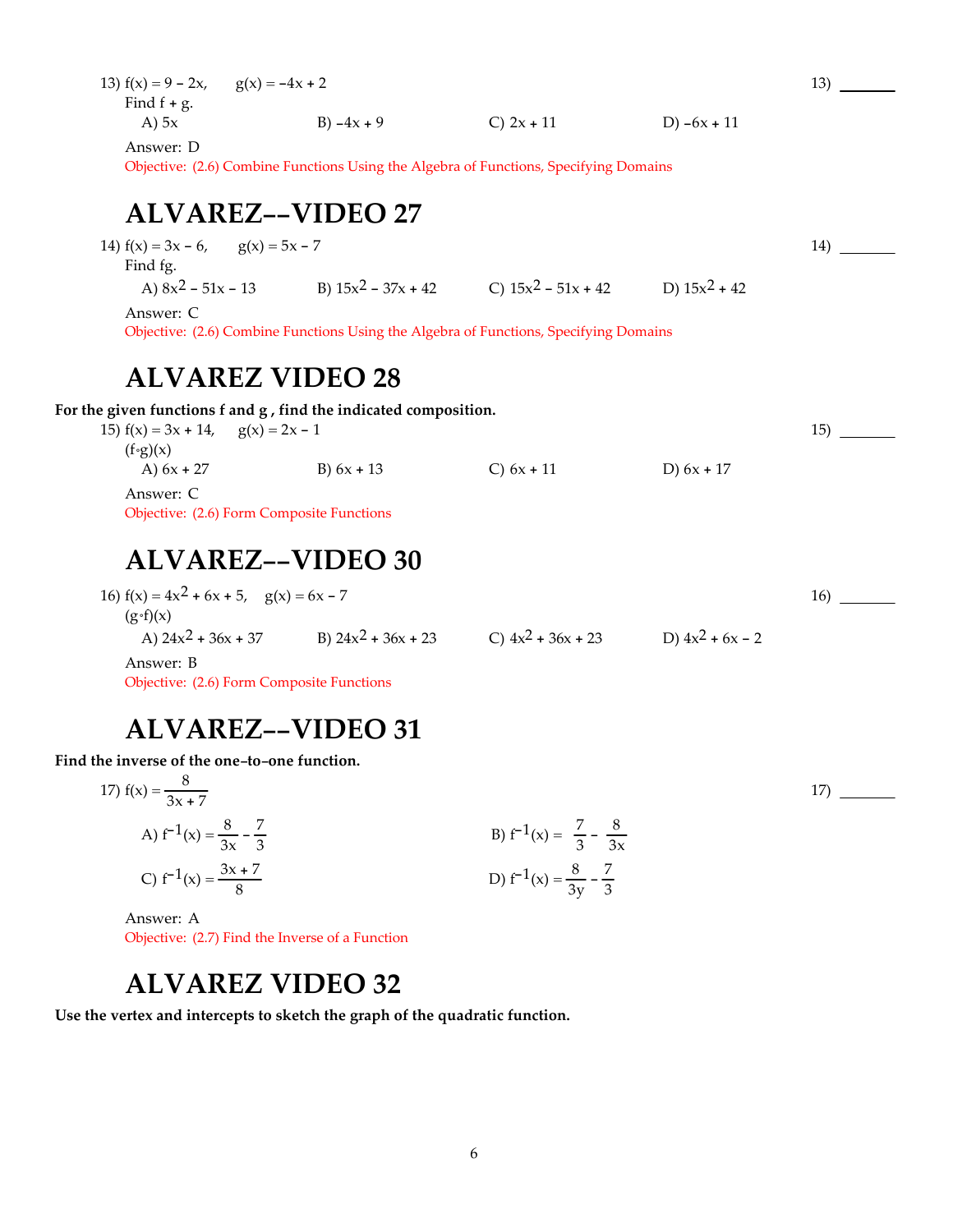



-10 -5 5 10 x

 $\frac{1}{\mathbf{H}}$ ┝┿┿╋┿╋┿╋┽╋┽╋┽╋┿┿┿┿┿┾┿┽┥<br><u>├┼┼╂┼╁┼╂┼╋╋╋╋┼╂┼┼┼┼┼┼┼┼┤</u>

B)



# **ALVAREZ--VIDEO 37**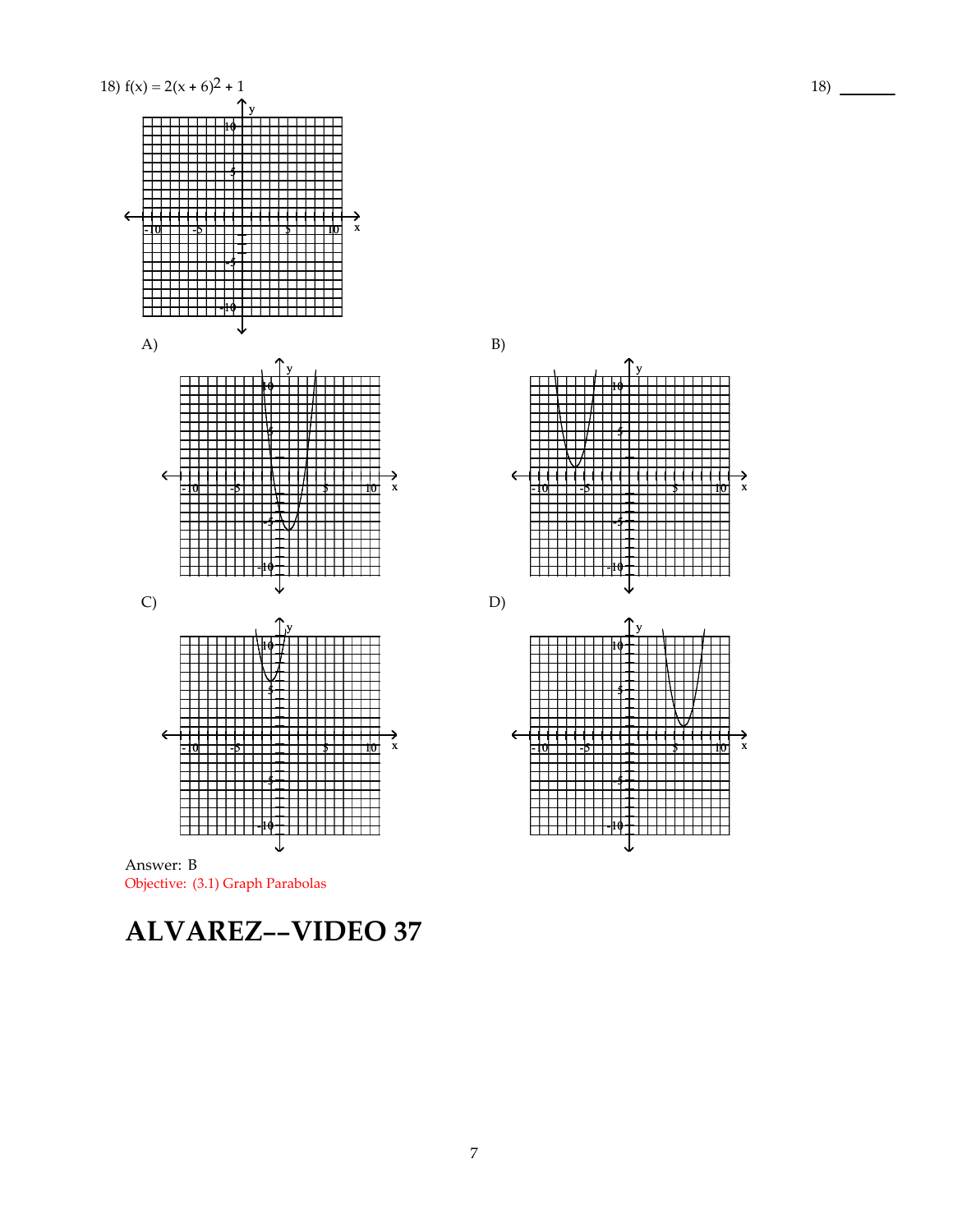



-5

-10

┯┷┷┷

y 10



# **ALVAREZ--VIDEO 38**

B)

8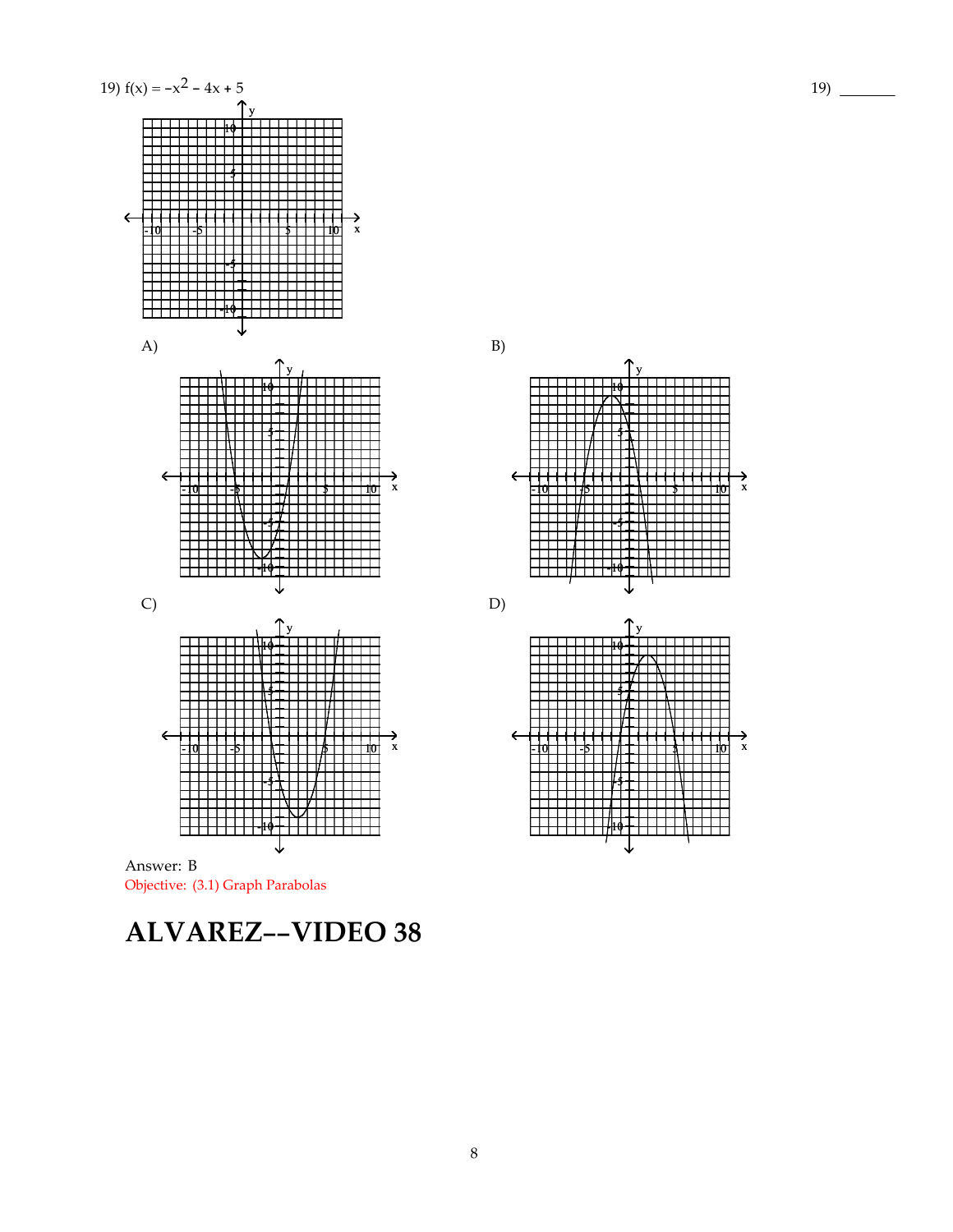#### **Solve the problem.**

|                              |          |                                                                                                           | 20) An arrow is fired into the air with an initial velocity of 160 feet per second. The height in feet of the |
|------------------------------|----------|-----------------------------------------------------------------------------------------------------------|---------------------------------------------------------------------------------------------------------------|
|                              |          | arrow t seconds after it was shot into the air is given by the function $h(x) = -16t^2 + 160t$ . Find the |                                                                                                               |
| maximum height of the arrow. |          |                                                                                                           |                                                                                                               |
| A) 1200 ft                   | B) 80 ft | $\bigcirc$ 400 ft                                                                                         | D) 720 ft                                                                                                     |

Answer: C

Objective: (3.1) Solve Problems Involving a Quadratic Functionʹs Minimum or Maximum Value

# **ALVAREZ--VIDEO 39**

**Find the zeros of the polynomial function.**

21)  $f(x) = x^3 + 5x^2 - x - 5$ <br>A)  $x = -5$ ,  $x = 5$ 

A)  $x = -5$ ,  $x = 5$ <br>
B)  $x = 1$ ,  $x = -5$ ,  $x = 5$ <br>
D)  $x = -1$ ,  $x = 1$ ,  $x = -5$ D)  $x = -1$ ,  $x = 1$ ,  $x = -5$ 

Answer: D

Objective: (3.2) Use Factoring to Find Zeros of Polynomial Functions

# **ALVAREZ--VIDEO 42**

#### **Graph the polynomial function.**





 $22)$  —

21)

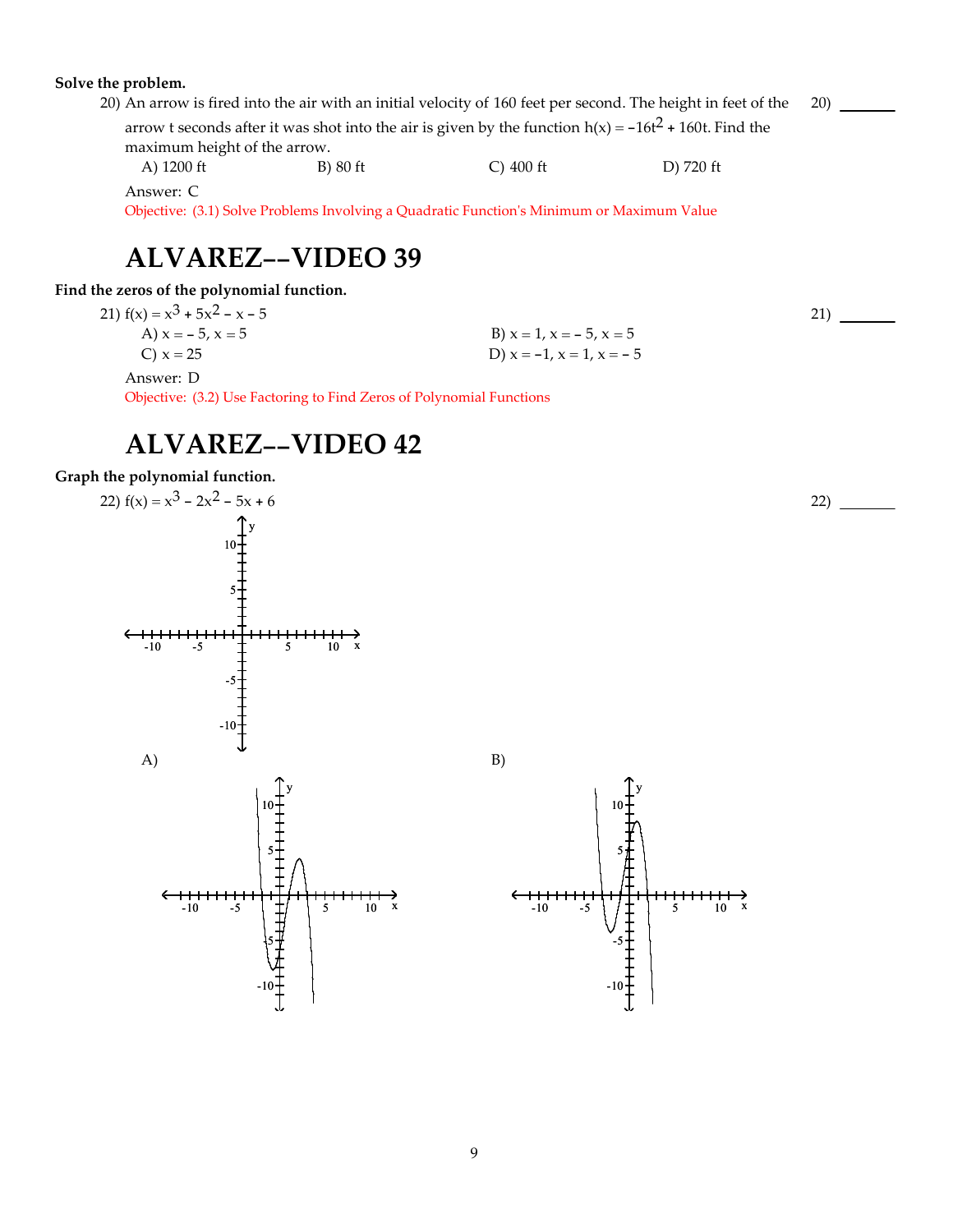

Answer: C Objective: (3.2) Graph Polynomial Functions

# **ALVAREZ--VIDEO 43**

Use synthetic division to show that the number given to the right of the equation is a solution of the equation, then **solve the polynomial equation.**

| 23) $x^3 - 2x^2 - 5x + 6 = 0$ ; 3 |                   |                    |                   |  |
|-----------------------------------|-------------------|--------------------|-------------------|--|
| A) $\{1, 2, 3\}$                  | B) $\{-1, 2, 3\}$ | C) $\{-1, -2, 3\}$ | D) $\{1, -2, 3\}$ |  |
| Answer: D                         |                   |                    |                   |  |

Objective: (3.3) Use the Factor Theorem to Solve a Polynomial Equation

#### **ALVAREZ--VIDEO 45**

Solve the polynomial equation. In order to obtain the first root, use synthetic division to test the possible rational roots.

| 24) $x^3 + 3x^2 - 4x - 12 = 0$ |           |                    |          |  |
|--------------------------------|-----------|--------------------|----------|--|
| A) $\{-2, 2, 3\}$              | $B)$ {-3} | C) $\{-3, -2, 2\}$ | $D$ {-2} |  |
| Answer: C                      |           |                    |          |  |

Objective: (3.4) Solve Polynomial Equations

# **ALVAREZ--VIDEO 48**

| $(25)$ $x^3$ + $3x^2$ – $8x$ + $10 = 0$ |                           |                          |                           |  |
|-----------------------------------------|---------------------------|--------------------------|---------------------------|--|
| A) $\{-5, 5\}$                          | B) $\{1 + i, 1 - i, 5i\}$ | C) $\{1 + i, 1 - i, 5\}$ | D) $\{1 + i, 1 - i, -5\}$ |  |
| Answer: D                               |                           |                          |                           |  |

26)

Objective: (3.4) Solve Polynomial Equations

## **ALVAREZ--VIDEO 49**

| 26) $x^4 - 3x^3 + 26x^2 - 22x - 52 = 0$     |                                             |  |
|---------------------------------------------|---------------------------------------------|--|
| A) $\{1, -2, 1 + 5i, 1 - 5i\}$              | B) $\{1, -2, 1 + \sqrt{5}, 1 - \sqrt{5}\}\$ |  |
| C) $\{-1, 2, 1 + 5i, 1 - 5i\}$              | D) $\{-1, 2, 1 + 6i, 1 - 6i\}$              |  |
| Answer: C                                   |                                             |  |
| Objective: (3.4) Solve Polynomial Equations |                                             |  |

## **ALVAREZ-- VIDEO 50**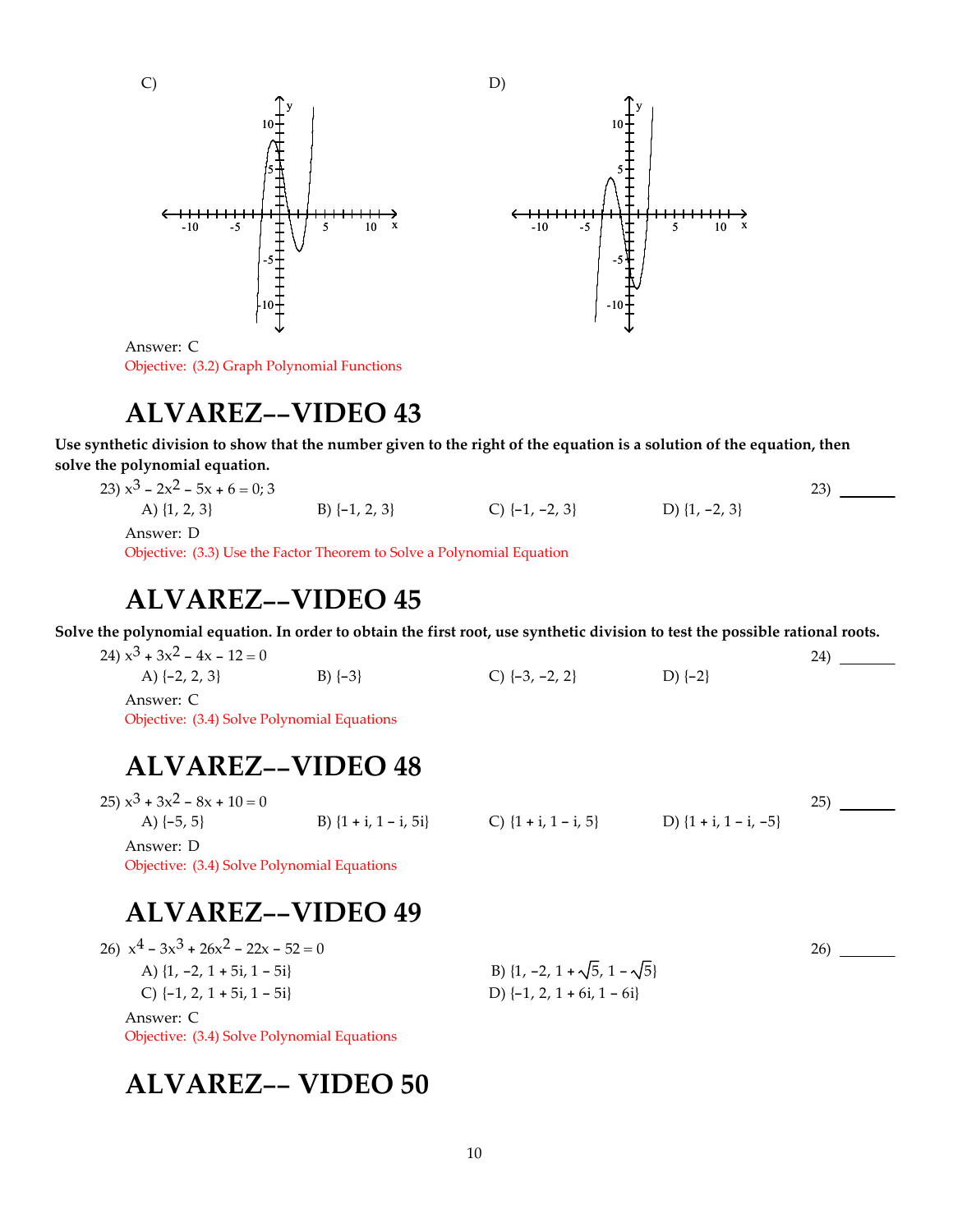**Find the vertical asymptotes, if any, of the graph of the rational function.**

27) 
$$
\frac{x - 81}{x^2 - 15x + 56}
$$
  
\nA)  $x = 8, x = 7$   
\nB)  $x = -8, x = -7$   
\nC)  $x = -81$   
\nB)  $x = -8, x = -7$   
\nD)  $x = 8, x = 7, x = -81$   
\nD)  $x = 8, x = 7, x = -81$ 

## **ALVAREZ--VIDEO 54**

**Find the horizontal asymptote, if any, of the graph of the rational function.**

| 28) $g(x) = \frac{4x^2 - 7x - 5}{7x^2 - 3x + 7}$ |                            |
|--------------------------------------------------|----------------------------|
| A) $y = \frac{7}{3}$                             | B) $y = 0$                 |
| C) $y = \frac{4}{7}$                             | D) no horizontal asymptote |

Answer: C Objective: (3.5) Identify Horizontal Asymptotes

## **ALVAREZ--VIDEO 56**

**Find the slant asymptote, if any, of the graph of the rational function.**

| 29) $f(x) = \frac{x^2 + 3x - 8}{x - 4}$ |                       |
|-----------------------------------------|-----------------------|
| A) $y = x + 3$                          | $B) y = x$            |
| C) $y = x + 7$                          | D) no slant asymptote |
| Answer: C                               |                       |

Objective: (3.5) Identify Slant Asymptotes

# **ALVAREZ--VIDEO 57**

**Solve the problem.**

30) The function  $f(x) = 700(0.5)^{x/50}$  models the amount in pounds of a particular radioactive material stored in a concrete vault, where x is the number of years since the material was put into the vault. Find the amount of radioactive material in the vault after 130 years. Round to the nearest whole number.

A) 910 pounds B) 115 pounds C) 135 pounds D) 536 pounds Answer: B

Objective: (4.1) Evaluate Exponential Functions

# **ALVAREZ--VIDEO 59**

28)

29)

30)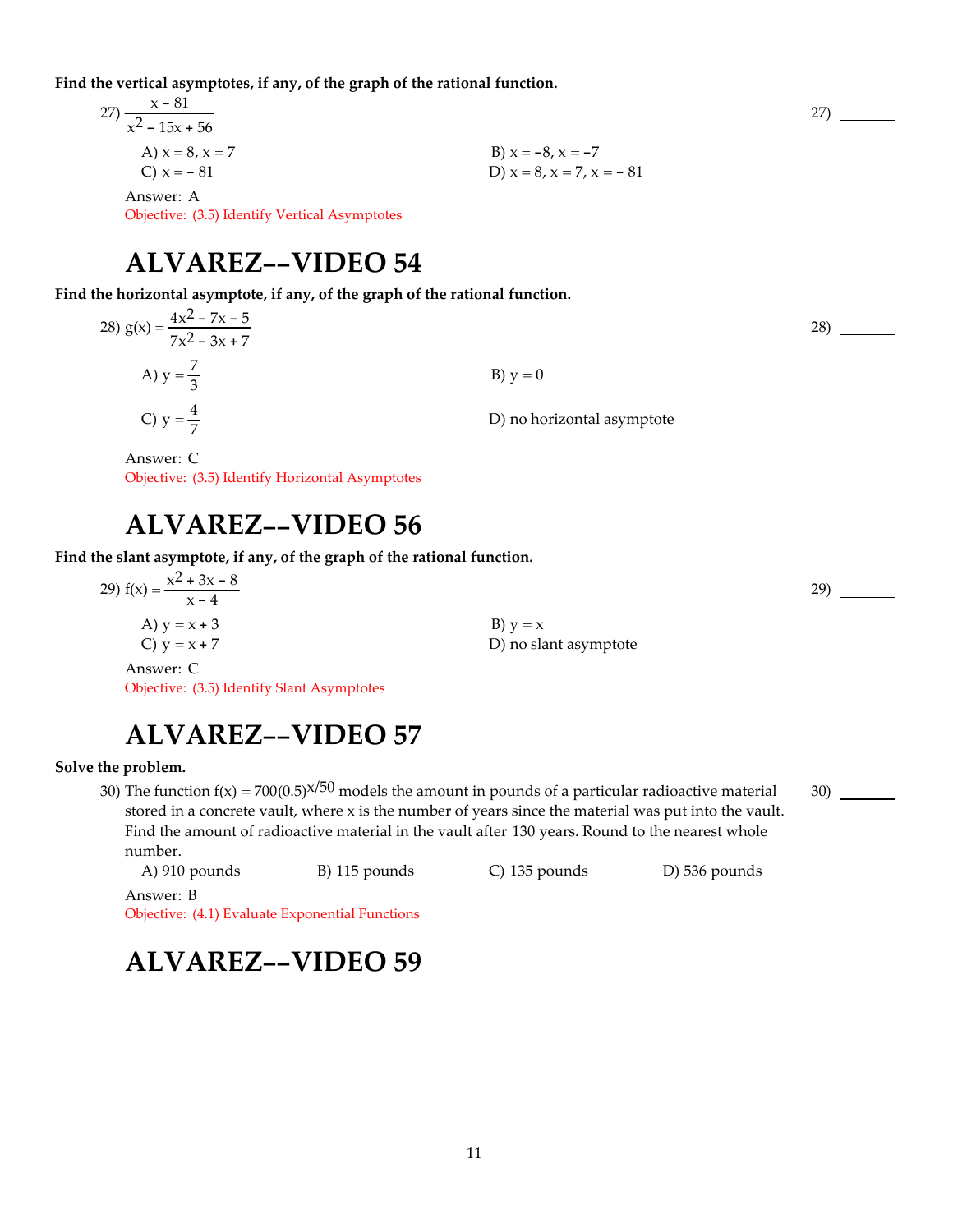#### 31) The size of the bear population at a national park increases at the rate of 4.9% per year. If the size of the current population is 146, find how many bears there should be in 7 years. Use the function

 $f(x) = 146e^{0.049t}$  and round to the nearest whole number. A) 208 B) 206 C) 210 D) 204

Answer: B Objective: (4.1) Evaluate Functions with Base e

# **ALVAREZ--VIDEO 60**

32) The function  $D(h) = 7e^{-0.4h}$  can be used to determine the milligrams D of a certain drug in a patient's bloodstream h hours after the drug has been given. How many milligrams (to two decimals) will be present after 9 hours? 32)

A) 0.19 mg B) 0.55 mg C) 4.69 mg D) 256.19 mg

Answer: A Objective: (4.1) Evaluate Functions with Base e

## **ALVAREZ--VIDEO 62**

**Find the domain of the logarithmic function.**

33)  $f(x) = \ln (6 - x)$ 

A)  $(-\infty, 6)$  B)  $(-6, \infty)$  C)  $(-\infty, 0)$  D)  $(-\infty, 6)$  or  $(6, \infty)$  $33)$   $\qquad$ Answer: A

Objective: (4.2) Find the Domain of a Logarithmic Function

## **ALVAREZ--VIDEO 63**

**Use properties of logarithms to expand the logarithmic expression as much as possible. Where possible, evaluate logarithmic expressions without using a calculator.**

34) 
$$
\log_{a} \left( \frac{x^{4} \sqrt[3]{x+5}}{(x-2)^{2}} \right)
$$
  
\nA)  $4 \log_{a} x + \frac{1}{3} \log_{a} (x+5) - 2 \log_{a} (x-2)$   
\nB)  $\log_{a} x^{4} + \log_{a} (x+5)^{1/3} - \log_{a} (x-2)^{2}$   
\nC)  $\log_{a} x^{4} + \log_{a} (x+5)^{-3} - \log_{a} (x-2)^{2}$   
\nD)  $4 \log_{a} x - 3 \log_{a} (x+5) - 2 \log_{a} (x-2)$ 

Answer: A

Objective: (4.3) Expand Logarithmic Expressions

# **ALVAREZ--VIDEO 66**

Solve the equation by expressing each side as a power of the same base and then equating exponents.

 $(35)$   $4^x + 10 = 8^x - 2$ 

A)  $\{22\}$  B)  $\{26\}$  C)  $\{16\}$  D)  $\{12\}$ 

Answer: B

Objective: (4.4) Use Like Bases to Solve Exponential Equations

#### **ALVAREZ--VIDEO 70**

34)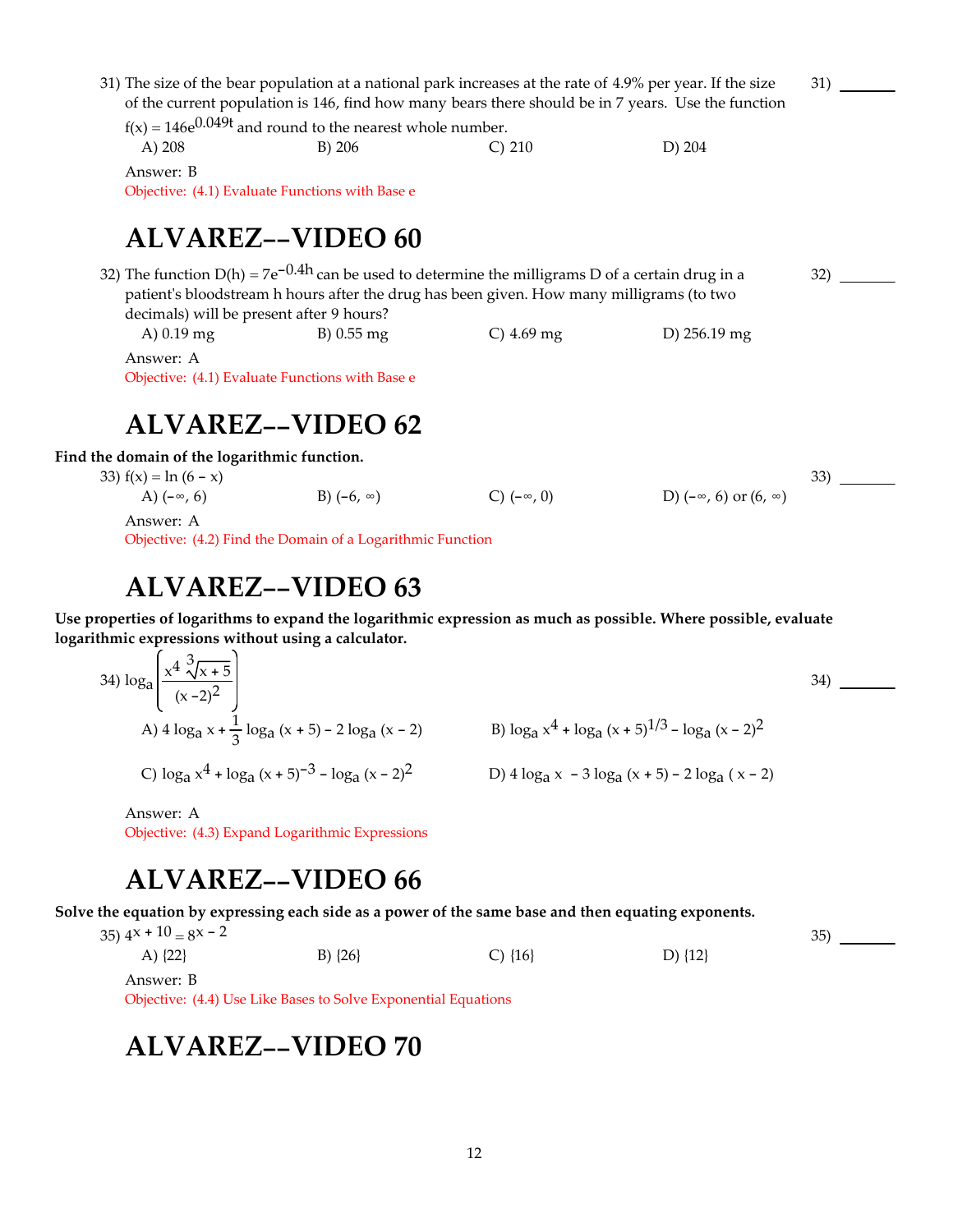Solve the exponential equation. Use a calculator to obtain a decimal approximation, correct to two decimal places, for the **solution.**

| 36) $7e^{x} = 10$<br>A) $0.36$                                                                                    | $B) -0.36$                                                     | C) 0.15                                                                           | $D) -0.15$ | 36) |
|-------------------------------------------------------------------------------------------------------------------|----------------------------------------------------------------|-----------------------------------------------------------------------------------|------------|-----|
| Answer: A                                                                                                         | Objective: (4.4) Use Logarithms to Solve Exponential Equations |                                                                                   |            |     |
|                                                                                                                   | <b>ALVAREZ--VIDEO 72</b>                                       |                                                                                   |            |     |
| 37) $4^{x+6} = 7$                                                                                                 |                                                                |                                                                                   |            | 37) |
| A) $-0.54$                                                                                                        | B) 1.49                                                        | $C) -4.60$                                                                        | D) 6.71    |     |
| Answer: C                                                                                                         |                                                                |                                                                                   |            |     |
|                                                                                                                   | Objective: (4.4) Use Logarithms to Solve Exponential Equations |                                                                                   |            |     |
|                                                                                                                   |                                                                |                                                                                   |            |     |
|                                                                                                                   | <b>ALVAREZ-- VIDEO 73</b>                                      |                                                                                   |            |     |
| Solve the logarithmic equation. Be sure to reject any value that is not in the domain of the original logarithmic |                                                                |                                                                                   |            |     |
| expressions. Give the exact answer.                                                                               |                                                                |                                                                                   |            |     |
| 38) $\log_3(x+4) = 1$                                                                                             |                                                                |                                                                                   |            | 38) |
| A) $\{-3\}$                                                                                                       | $B) \{5\}$                                                     | $C$ ) $\{-1\}$                                                                    | D) $\{7\}$ |     |
| Answer: C                                                                                                         |                                                                |                                                                                   |            |     |
|                                                                                                                   |                                                                | Objective: (4.4) Use the Definition of a Logarithm to Solve Logarithmic Equations |            |     |
| ALVAREZ-- VIDEO 75                                                                                                |                                                                |                                                                                   |            |     |
| 39) $\log x + \log (x - 1) = \log 12$                                                                             |                                                                |                                                                                   |            | 39) |
| A) $\{4, -3\}$                                                                                                    | $B)$ {-3}                                                      |                                                                                   | D) $\{4\}$ |     |

Answer: D

Objective: (4.4) Use the One-to-One Property of Logarithms to Solve Logarithmic Equations

# **ALVAERZ--VIDEO 80**

#### **Solve** the proble

| lve the problem. |                                                                                                             |                      |                |     |
|------------------|-------------------------------------------------------------------------------------------------------------|----------------------|----------------|-----|
|                  | 40) Find out how long it takes a \$2500 investment to double if it is invested at 8% compounded             |                      |                | 40) |
|                  | quarterly. Round to the nearest tenth of a year. Use the formula $A = P\left(1 + \frac{r}{n}\right)^{nt}$ . |                      |                |     |
| A) 9 years       | $B)$ 9.2 years                                                                                              | $\bigcirc$ 8.6 years | D) $8.8$ years |     |
| Answer: D        |                                                                                                             |                      |                |     |

Objective: (4.4) Solve Applied Problems Involving Exponential and Logarithmic Equations

#### **ALVAREZ VIDEO 81**

|                                |                                                                |           | 41) The formula $A = 175e^{0.032t}$ models the population of a particular city, in thousands, t years after | 41) |
|--------------------------------|----------------------------------------------------------------|-----------|-------------------------------------------------------------------------------------------------------------|-----|
|                                | 1998. When will the population of the city reach 205 thousand? |           |                                                                                                             |     |
| A) $2005$                      | B) 2006                                                        | C) $2004$ | $D)$ 2003                                                                                                   |     |
| $\Lambda$ as a second $\Gamma$ |                                                                |           |                                                                                                             |     |

Answer: D

Objective: (4.4) Solve Applied Problems Involving Exponential and Logarithmic Equations

#### **ALVAREZ--VIDEO 82**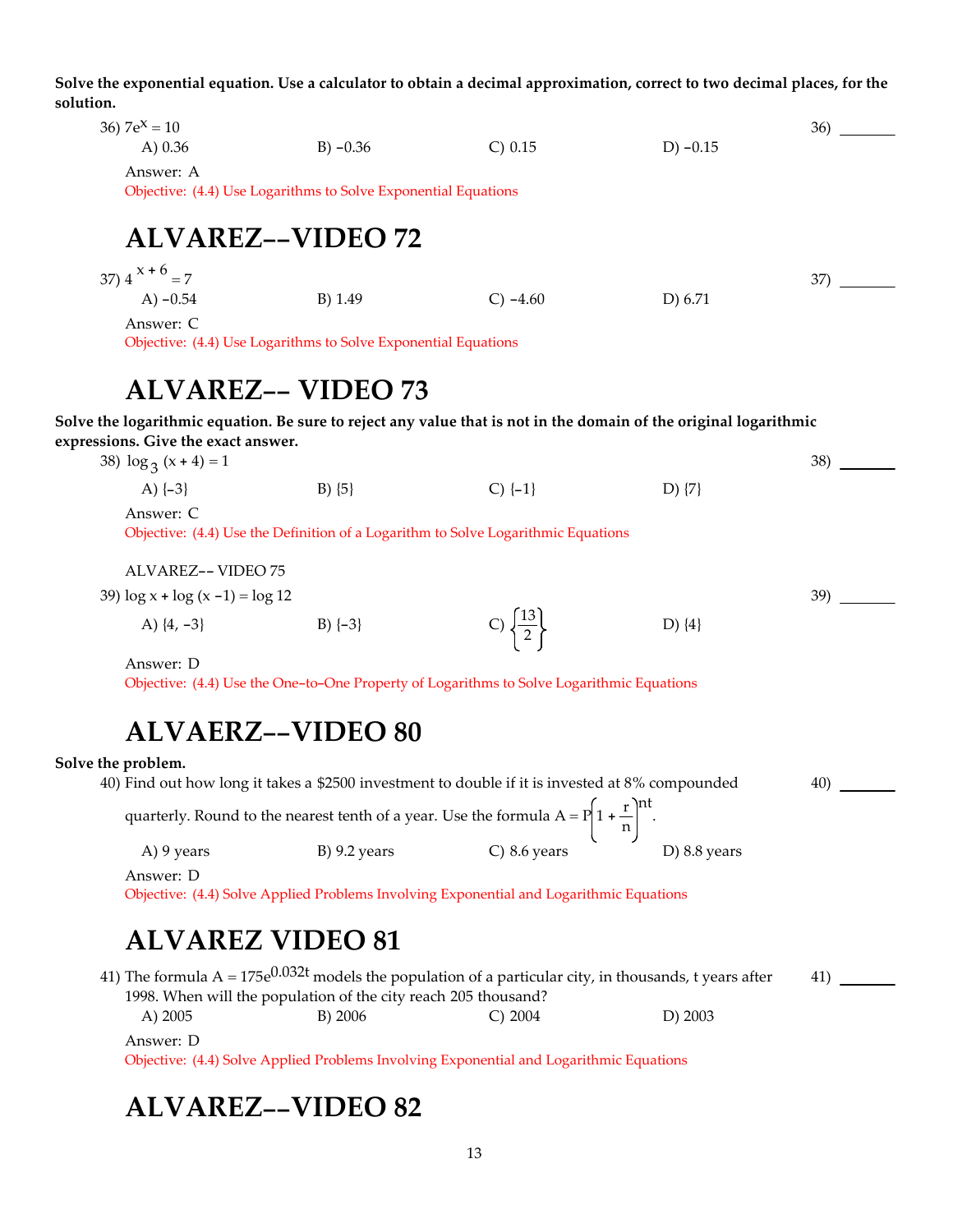42) The function  $A = A_0e^{-0.0077x}$  models the amount in pounds of a particular radioactive material stored in a concrete vault, where x is the number of years since the material was put into the vault. If 800 pounds of the material are placed in the vault, how much time will need to pass for only 504 pounds to remain? 42)

A) 70 years B) 120 years C) 60 years D) 65 years

Answer: C

Objective: (4.4) Solve Applied Problems Involving Exponential and Logarithmic Equations

## **ALVAREZ--VIDEO 83**

43) The population of a certain country is growing at a rate of 2.5% per year. How long will it take for this country's population to double? Use the formula  $t = \frac{\ln 2}{k}$ , which gives the time, t, for a 43)

population with growth rate k, to double. (Round to the nearest whole year.)

A) 28 years B) 27 years C) 29 years D) 30 years

Answer: A

Objective: (4.4) Solve Applied Problems Involving Exponential and Logarithmic Equations

## **ALVAREZ--VIDEO 84**

#### **Solve.**

44) The half-life of silicon-32 is 710 years. If 90 grams is present now, how much will be present in 400 years? (Round your answer to three decimal places.) A) 60.904 B) 1.813 C) 86.553 D) 0 44)

Answer: A

Objective: (4.5) Model Exponential Growth and Decay

#### **ALVAREZ VIDEO 86**

#### **Solve the system of equations.**

| 45) $x + y + z = -6$ |                       |                       |                       | 45) |
|----------------------|-----------------------|-----------------------|-----------------------|-----|
| $x - y + 3z = 2$     |                       |                       |                       |     |
| $3x + y + z = -14$   |                       |                       |                       |     |
| A) $\{(-3, -4, 1)\}$ | B) $\{(-4, -3, 1)\}\$ | C) $\{(1, -3, -4)\}\$ | D) $\{(1, -4, -3)\}\$ |     |
| Answer: B            |                       |                       |                       |     |

Objective: (5.2) Solve Systems of Linear Equations in Three Variables

#### **ALVAREZ-VIDEO 89**

#### **Use Cramerʹs rule to solve the system.**

| 46) $2x + 3y = -4$          |                   |                    |                    | 46) |
|-----------------------------|-------------------|--------------------|--------------------|-----|
| $5x + y = -23$              |                   |                    |                    |     |
| A) $\{(-5, 2)\}$            | B) $\{(2, -5)\}\$ | C) $\{(-2, -5)\}\$ | D) $\{(-5, -2)\}\$ |     |
| $\Lambda$ positor $\Lambda$ |                   |                    |                    |     |

Answer: A

Objective: (6.5) Solve a System of Linear Equations in Two Variables Using Cramerʹs Rule

#### **AlVAREZ VIDEO 96**